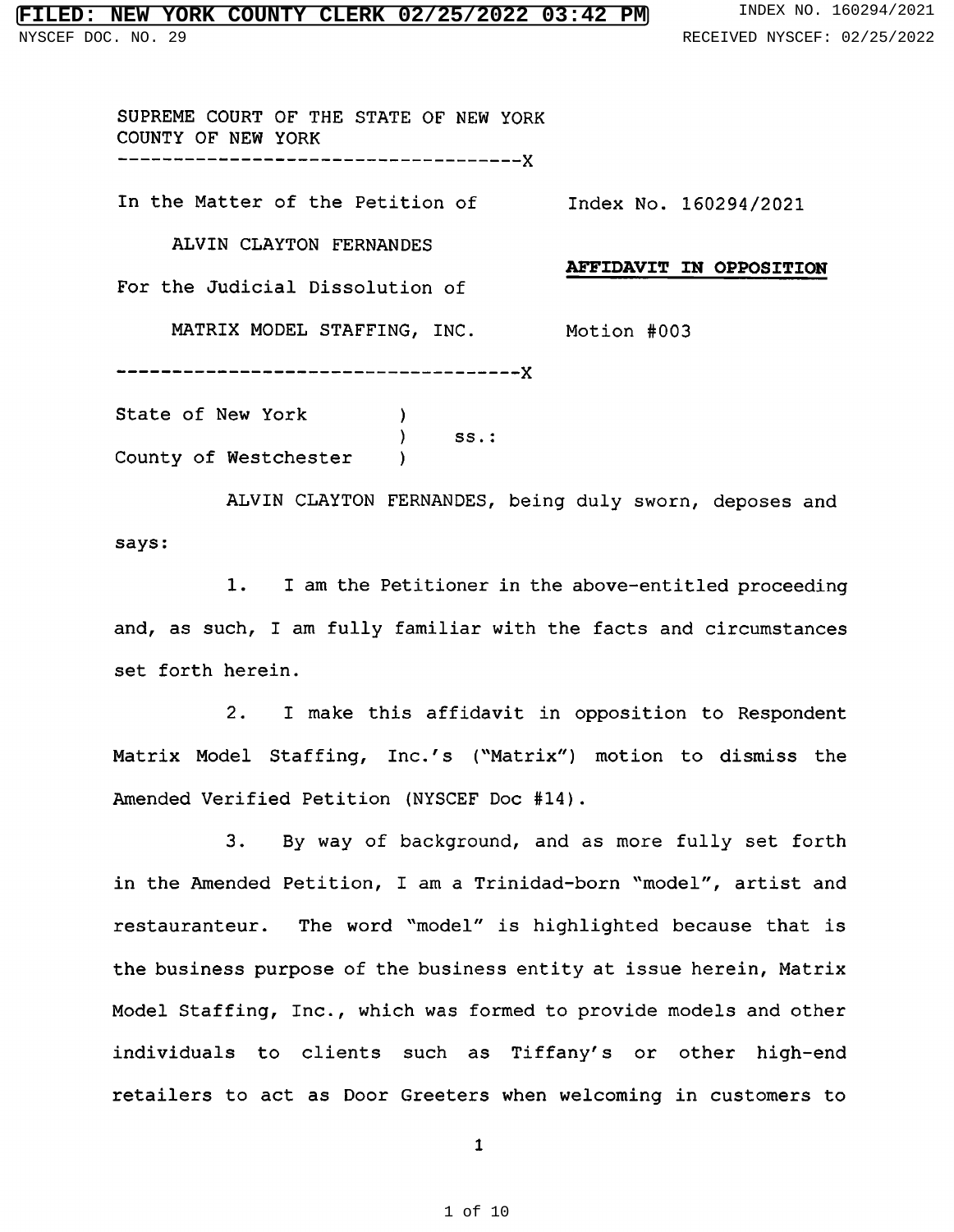their physical stores. Matrix also provides models, etc. to caterers for events and similar occasions.

4. By quick way of background, <sup>I</sup> was one of the most recognizable Black models in the world in the mid-eighties and early nineties and <sup>I</sup> was regularly featured in GQ and Vogue magazines. For <sup>a</sup> while <sup>I</sup> worked full time for Ford Models, meaning both exclusively for Ford and "full time" in that <sup>I</sup> was as busy and "booked" as one can be.

5. I relate this not for purposes of ego but to demonstrate that <sup>I</sup> was driving force behind Matrix, its public face and really the calling card, or the reason we were able to (a) attract models to work for Matrix and then (b) to sell our services to the clients.

6. In 2006, Mark Keyes and I formed Matrix Model Management, Inc. ("Matrix Management"). We were 50/50 owners.

7. We hired our only employee, Jacquelyn Willard ("Willard"), to handle the day-to-day operations of Matrix Management. Ms. Willard at that point had no ownership or equity interest therein.

8. In 2012, Mark left Matrix Management. In order to reward Ms. Willard, I granted her forty-nine (49%) of the shares and I retained fifty-one percent (51%). Willard continued to run the day-to-day operations of Matrix Management, while <sup>I</sup> was the public face of the entity and was the "drawing card.".

2

.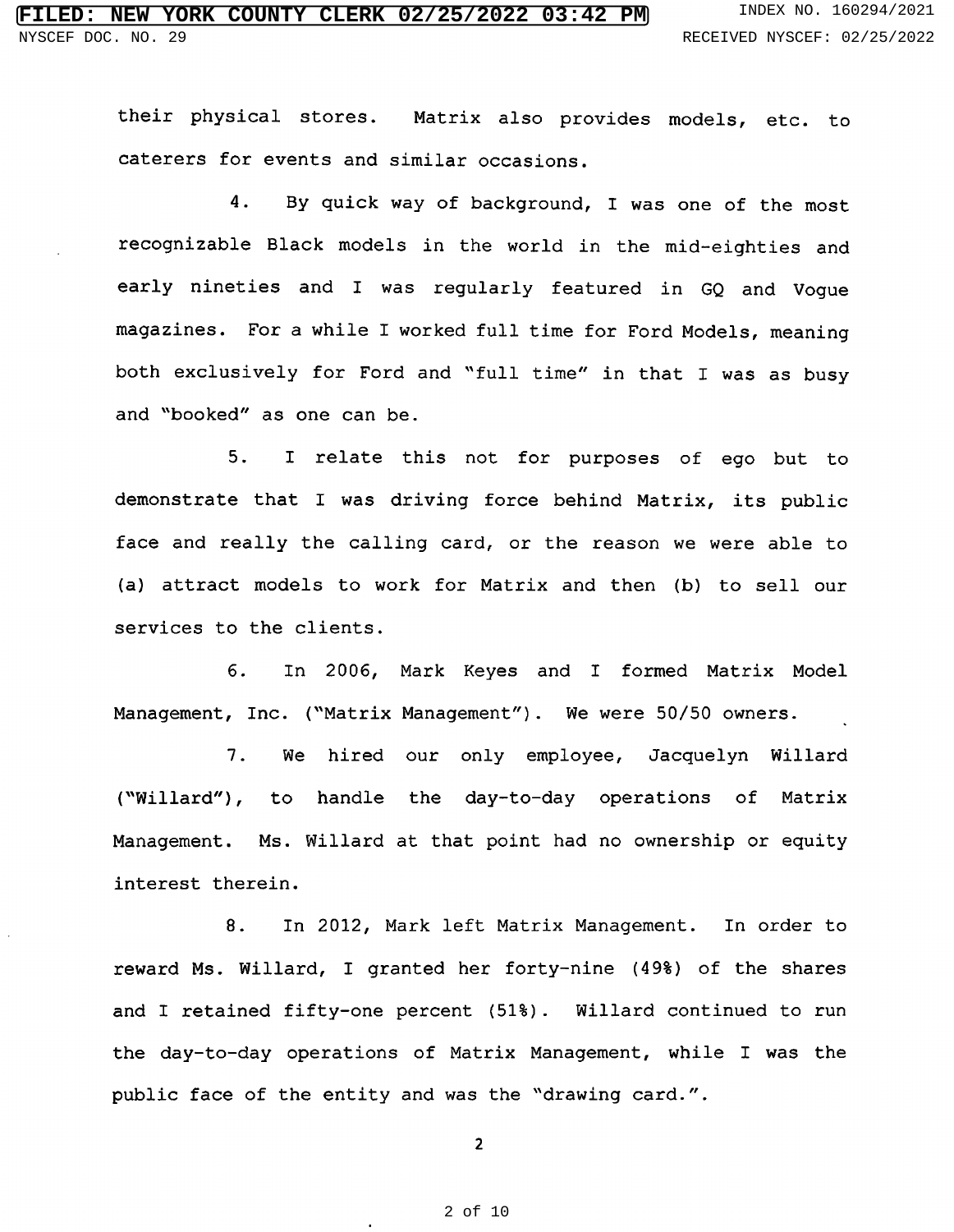9. In 2015, Willard and <sup>I</sup> agreed to form Respondent, Matrix Model Staffing,  $Inc.^1$  The company was formed on the strength of my reputation, name recognition and experience as an established supermodel in the fashion industry. Willard had 80% of the voting shares and <sup>I</sup> had and still have as of today, 20% of the voting shares.

10. It was my reasonable expectation that although Willard would handle Matrix Staffing's day-to-day operations, that based on my experience, <sup>I</sup> would have direct input into and <sup>a</sup> say in the major decision-making process and financial dealings of Matrix Staffing. That had been the way we had operated since 2012.

11. It was always understood that Willard would call me with concerns about the company and <sup>I</sup> would give her counsel and advice. It was always further understood that Willard would reach out to me via telephone because <sup>I</sup> was not one to check my emails on <sup>a</sup> regular basis. Willard was and is very aware of this and knows email is not my preferred method of communication.

12. In or around 2018, Willard asked me to be more involved in the day-to-day running of the company. <sup>I</sup> attended Fine Let's Hold The Title The Third The Title T 

Willard and <sup>I</sup> knew that she was the behind the scenes day-to-day operator and I was the face or  $\hat{t}$ e  $\hat{t}$  and  $\hat{t}$  and  $\hat{t}$  of the company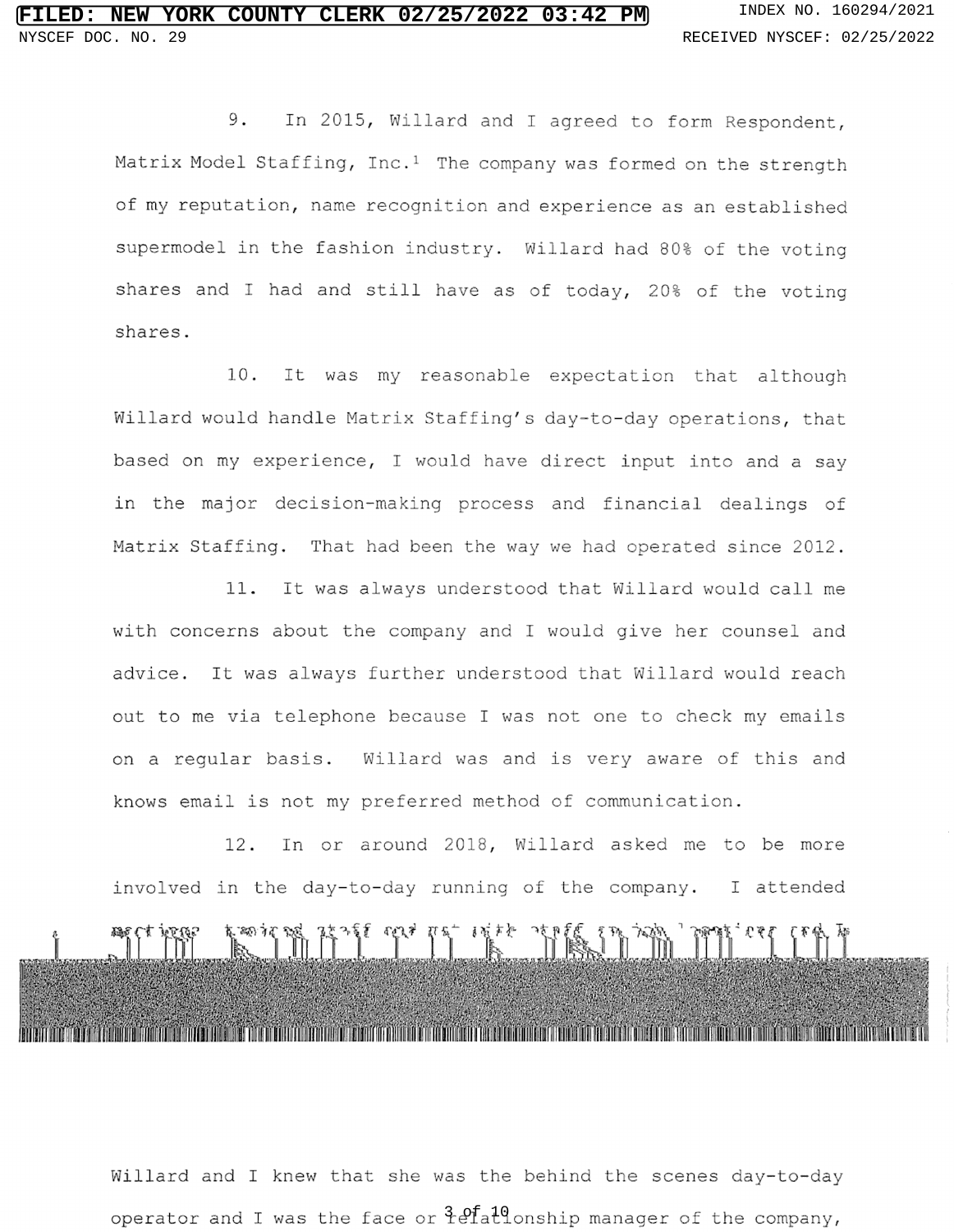16. Returning to 2018, based on my contributions while the Company was growing, it appeared to me that Willard was struggling with her end of the operations. <sup>I</sup> then put Willard in touch with two capable potential operators, Claire Painchaud and Jasmine Cadet. After vetting these people, <sup>I</sup> thought that they would be <sup>a</sup> good fit to run the day-to-day operations and assist Willard.

17. Willard had meetings with both these individuals and did not hire either. Willard continued to hire the people that she thought would be right for the company and they were compensated as such.

18. Countless times when Willard reached out to me, by phone, <sup>I</sup> gave her my advice on various issues and how <sup>I</sup> thought the company should be run. Willard stopped following my advice and at each juncture did what she wanted.

19. In 2019, Willard reached out to me for help with paying staff salaries. <sup>I</sup> asked Willard why Matrix was having difficulties paying the staff when we had so many jobs that were completed.

20. Willard told me that many of the companies were taking <sup>a</sup> very long time to pay. At that time, <sup>I</sup> instructed Willard to inform all of our employees and staff that we would not be paying them until we were paid by the clients since at that time most of the employees were working for us as models per their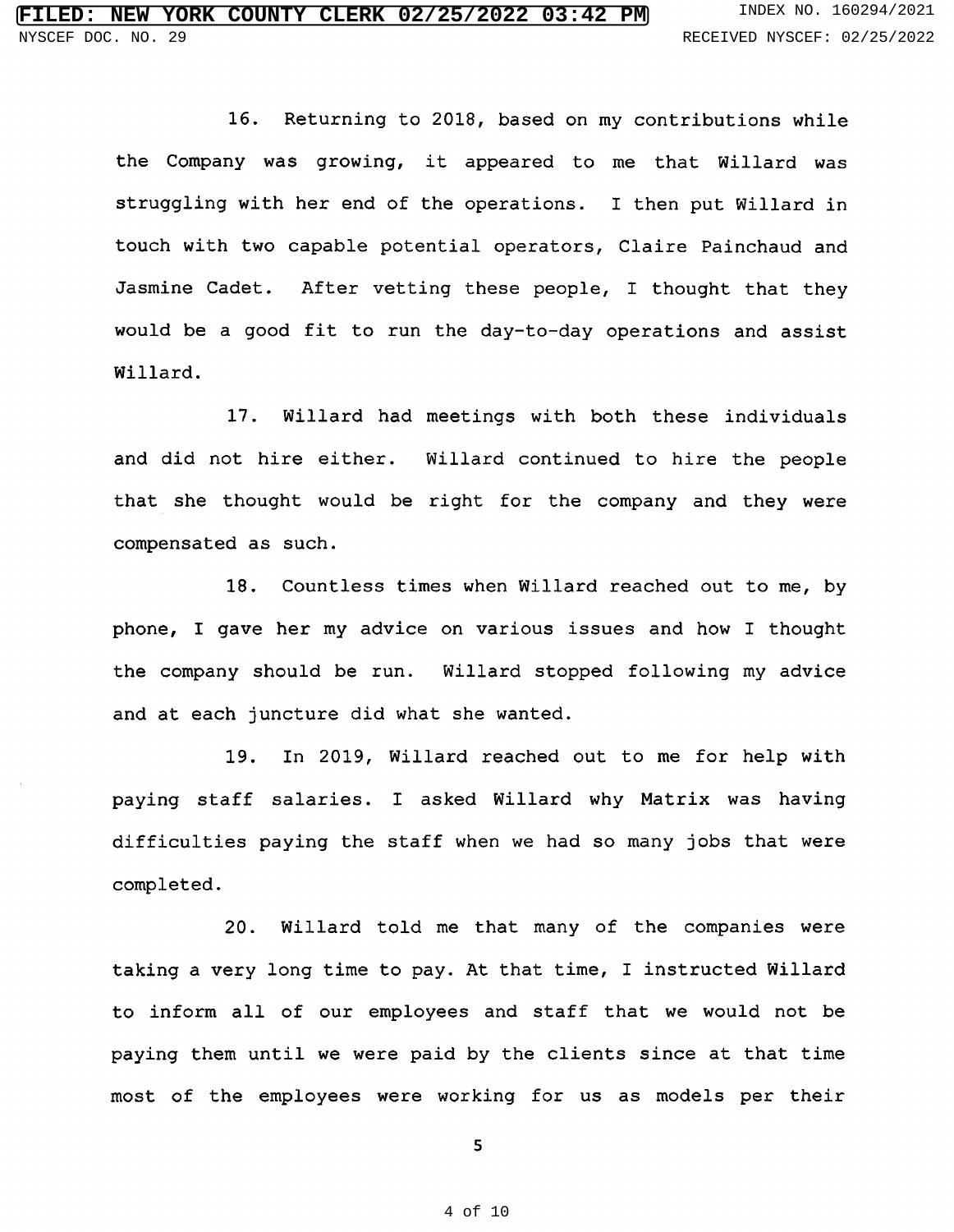contracts with Matrix. Essentially <sup>I</sup> advised her that we would go on a "pay when paid" system, which is an accepted standard in th modeling industry.

21. <sup>I</sup> told Willard that as <sup>a</sup> model at Ford, <sup>a</sup> company with much more resources and larger cash flow than our smaller enterprise, I, as well the other models, were only paid when the clients paid the modeling agency. That is the accepted industry standard.

22. Willard said that that we would lose staff but she was completely wrong because as in modeling, when given the option of working and being paid when the agency/employer collects or not working at all - - working always wins out. As I am sure the Co $\,$ is aware, most of the models making up our staff are younger and trying become established, so the option of work is very appealing. One only has to think of all of the young actors waiting tables until their careers take off.

23. <sup>I</sup> informed Willard that this was the industry standard, that most companies were doing the same thing and this is what we had to do.

24. In complete disregard of my counseling and advice, Willard sought financing from outside lenders, unbeknownst to me. This proved to be very costly and <sup>a</sup> huge mistake.

25. Despite the duties Willard owed to me, it was not until Willard had problems paying back these loans that she had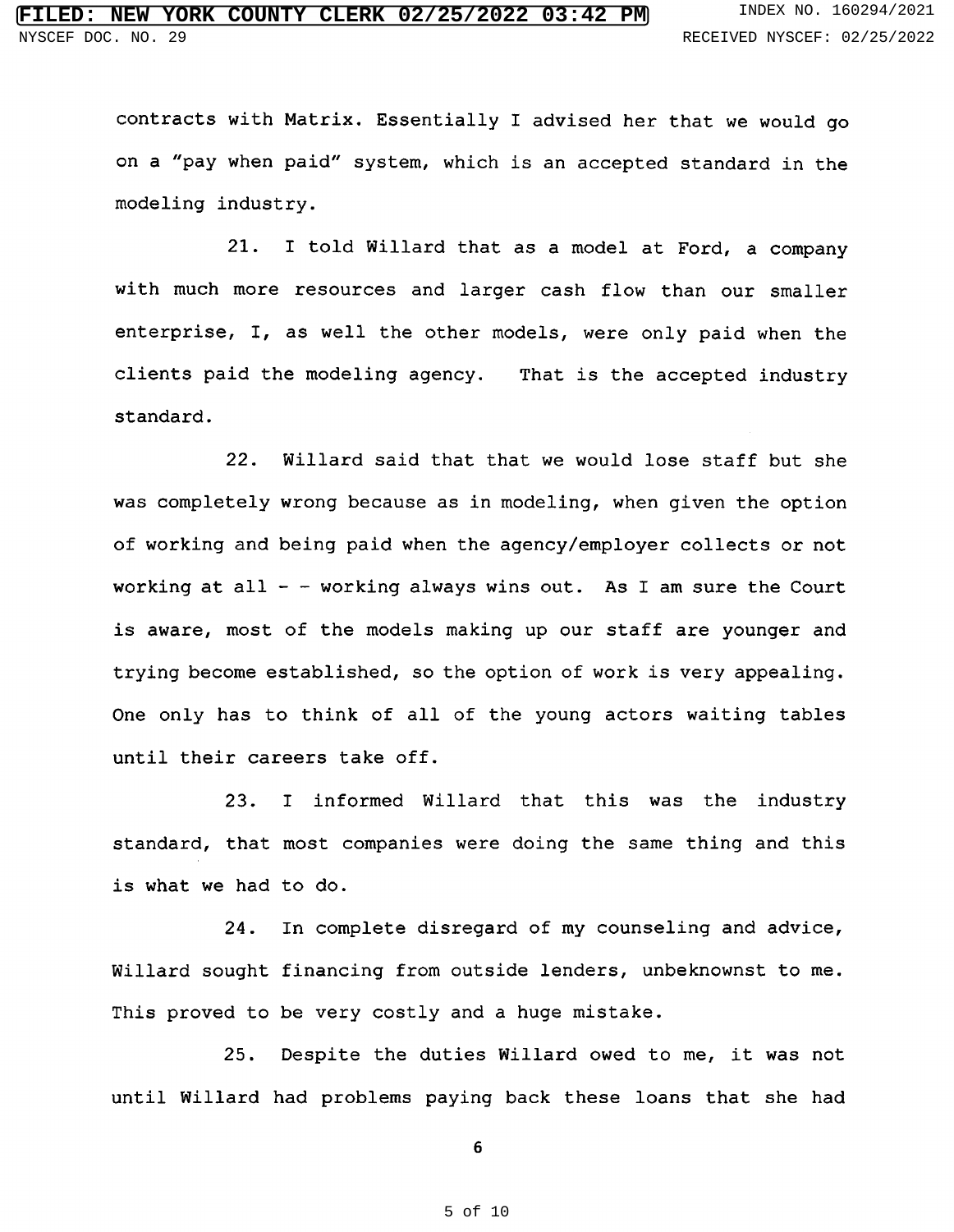secured in order to pay staff that <sup>I</sup> learned about the existence of the loans, and the untenable obligations she created for the company.

26. The rates and terms of these loans that she was unnecessarily securing were unfavorable to say the least. <sup>I</sup> believe they carried high interest rates and there were also upfront fees to secure the loans.

27. Importantly, I had a reasonable expectation at inception that Willard would heed my advice and input when it came to how and when to pay the staff and finance the company.

28. In addition, I had a reasonable expectation that Willard would pay all of Matrix's tax obligations from cash flow and that she would not unilaterally and without my knowledge and consent expose me to personal liability for Matrix's debts.

29. As more fully set forth in the Amended Petition, Willard unilaterally and without my knowledge or consent, designated me to the IRS as being responsible for the employment taxes. Further, there is no indication that Willard likewise obligated herself to the IRS.

30. Unbeknownst to me, Matrix Staffing and Willard failed to pay Matrix's payroll taxes in 2019.

31. In or around August 2021, I received four (4) notices from the Internal Revenue Service advising me that I was being personally charged the Trust Fund Recovery Penalty (TRFP) for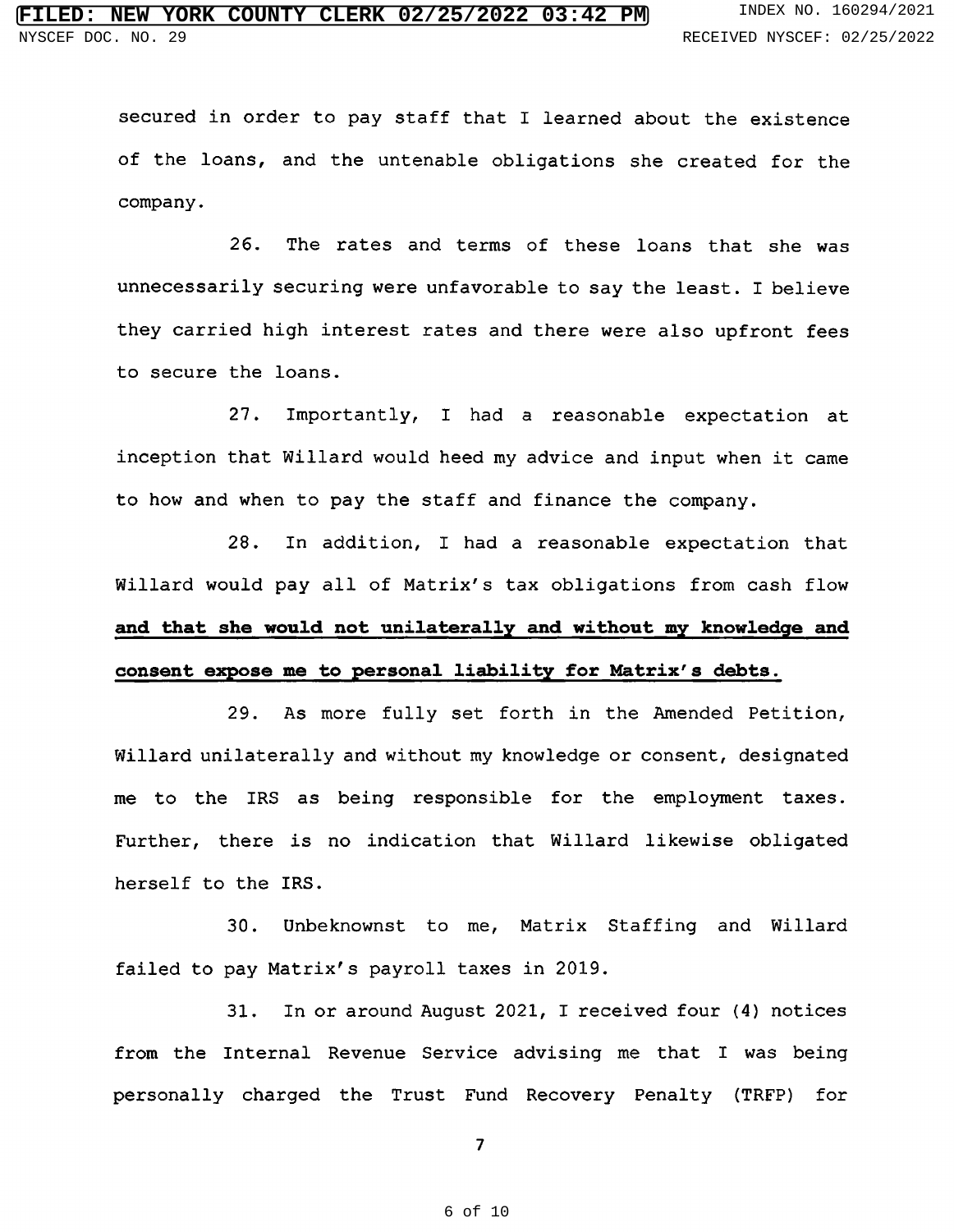willfully failing to collect, account for, pay over, or otherwise evade employment. Copies of the aforesaid notices are annexed to the Amended Petition as Exhibit "B" (NYSCEF Doc #12).

32. The total amount of the penalties is \$210,961.22, which amount remains due and owing, together with additional interest charges and <sup>I</sup> am personally liable same.

33. At no time since Matrix's inception was I ever responsible for collecting, truthfully accounting for, or paying over employment taxes, nor did I ever do so. This was the sole responsibility of Willard.

34. Finally, I had a reasonable expectation that I would receive truthful and accurate K-1's from Matrix.

35. My Matrix K-1 for <sup>2017</sup> states <sup>a</sup> profit of \$15,230.00 and <sup>a</sup> distribution to me of \$29,685.00. A copy of said K-1 is annexed hereto and made a part hereof as Exhibit "A".

36. My Matrix K-1 for <sup>2018</sup> states <sup>a</sup> profit of \$9,501.00 and <sup>a</sup> distribution to me of \$16,497.00. A copy of said K-1 is annexed hereto and made a part hereof as Exhibit "B".

37. My Matrix K-1 for <sup>2019</sup> states <sup>a</sup> loss of \$13,079 and <sup>a</sup> distribution to me of \$18,597.00.00. A copy of said K-1 is annexed hereto and made a part hereof as Exhibit "C".

38. In total, the aforesaid K-l's state a total profit of \$11,652.00 and total distributions to me of \$64,779.00.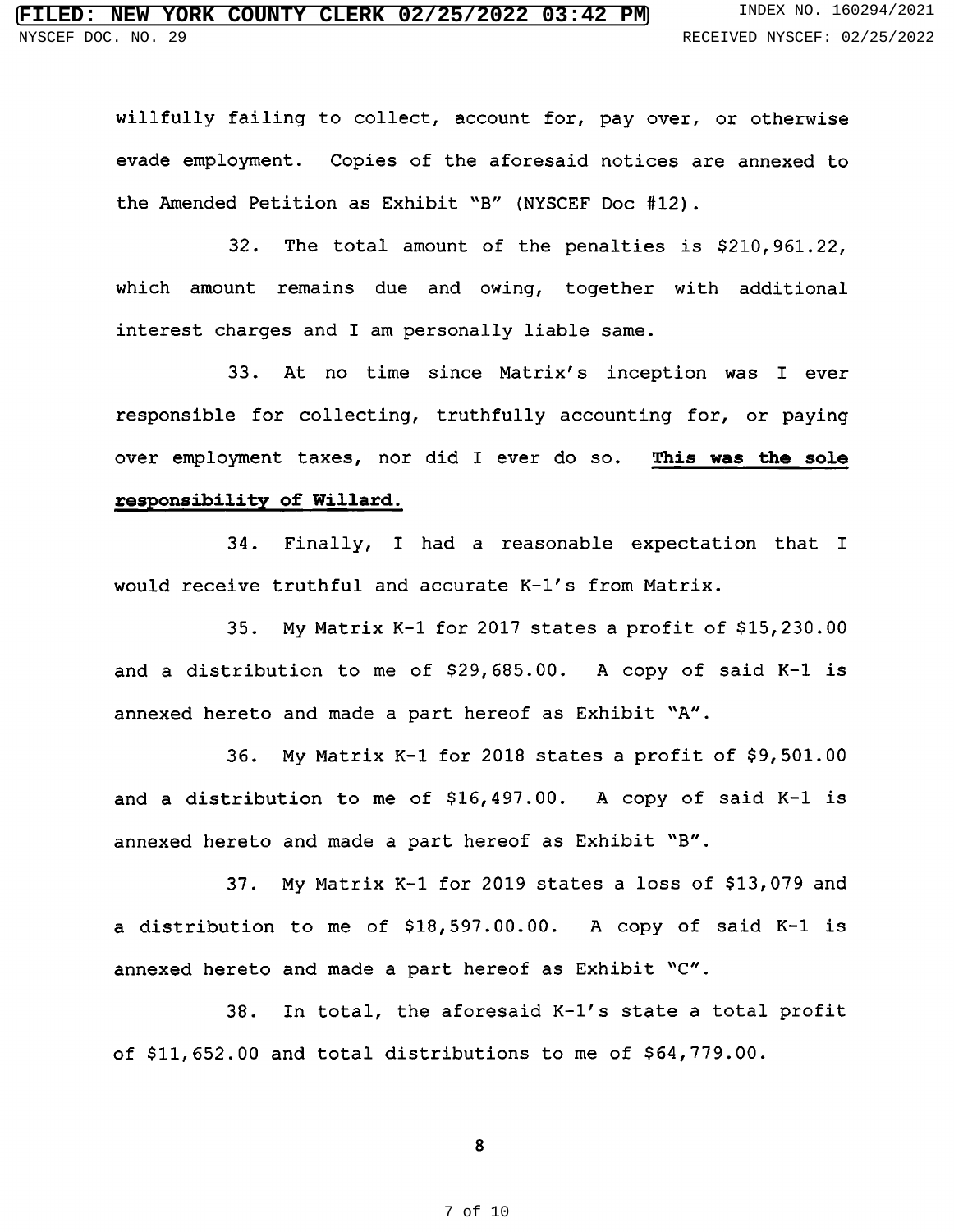39. <sup>I</sup> have never received any of said profit or distributions, but yet I have had to incur significant tax liabilities thereon.

40. As of the date hereof, I have not received K-1's for 2020 or 2021.

41. Again, at the time I entered into the venture, I did not reasonably expect to incur tax liabilities for money <sup>I</sup> have never seen.

42. <sup>I</sup> also believe that Willard siphoned off money from Matrix to pay her personal obligations, such as her own rent and living expenses. To hide this Willard hired her boy friend, Steven (last name unknown), who lived with her at the Matrix paid for apartment, to do the books and records of the company. Again, at the time I entered into the venture, I had a reasonable expectation that Willard would not defraud the company, siphon off money and would hire <sup>a</sup> third party at arm's length to keep the books and records.

43. It is submitted that Willard's actions as set forth above constitutes oppressive conduct that has defeated my reasonable expectations warranting <sup>a</sup> denial of the motion and dissolution of the corporation.

WHEREFORE, it is respectfully requested that the Court deny the instant motion to dismiss in its entirety, together with such other and further relief as this Court deems just and proper.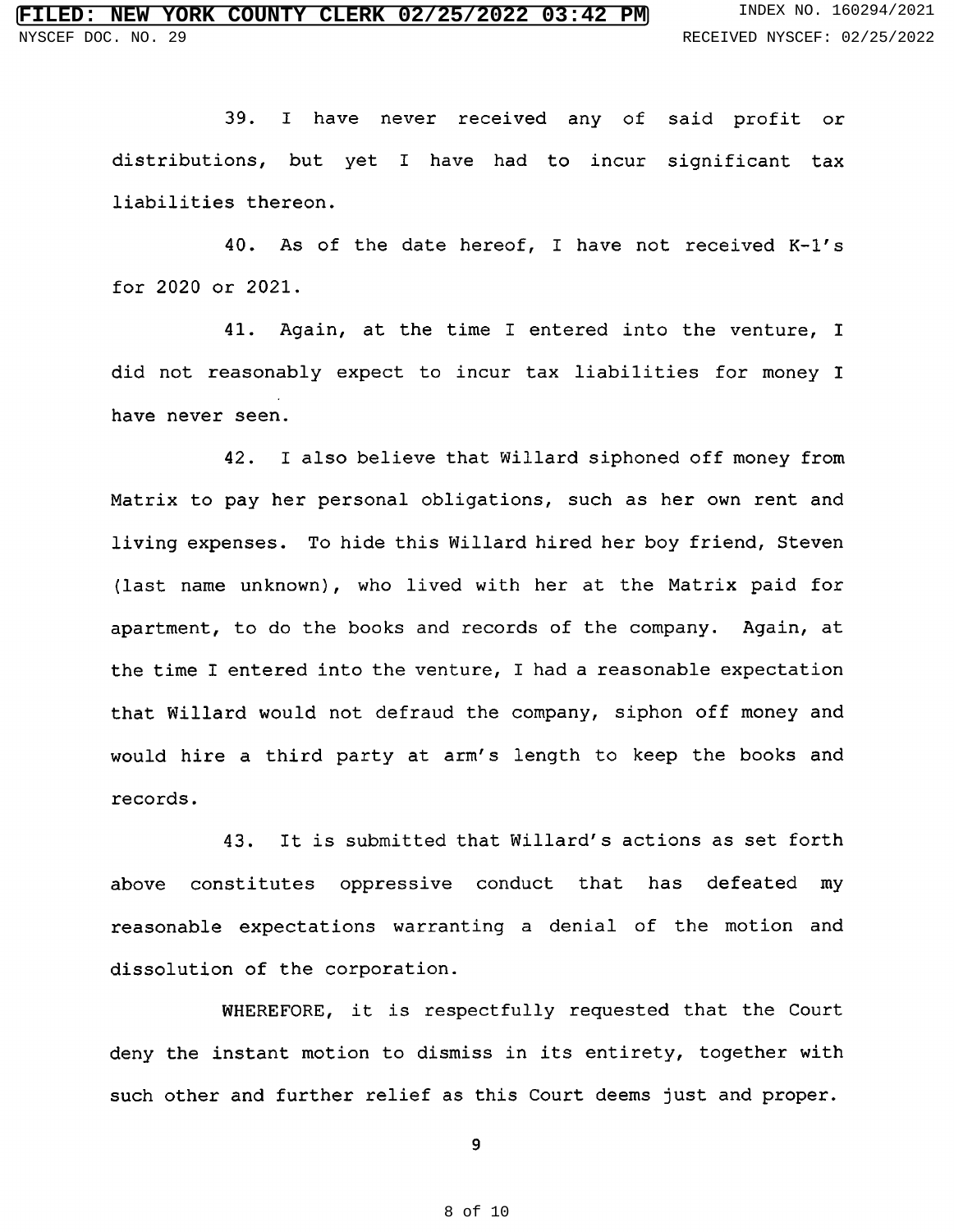**FILED: NEW YORK COUNTY CLERK 02/25/2022 03:42 PM** INDEX NO. 160294/2021

NYSCEF DOC. NO. 29 **PECEIVED** NYSCEF: 02/25/2022

ALVIN CLAYTON FERNANDES

Sworn to before me this 25th day of February, 2022.

NOTARY PUBLIC

NEIL SPECTOR Notary Public, State of N No. 028P6353 Qualified in Sullivan County Commission Expires 01/30/2025